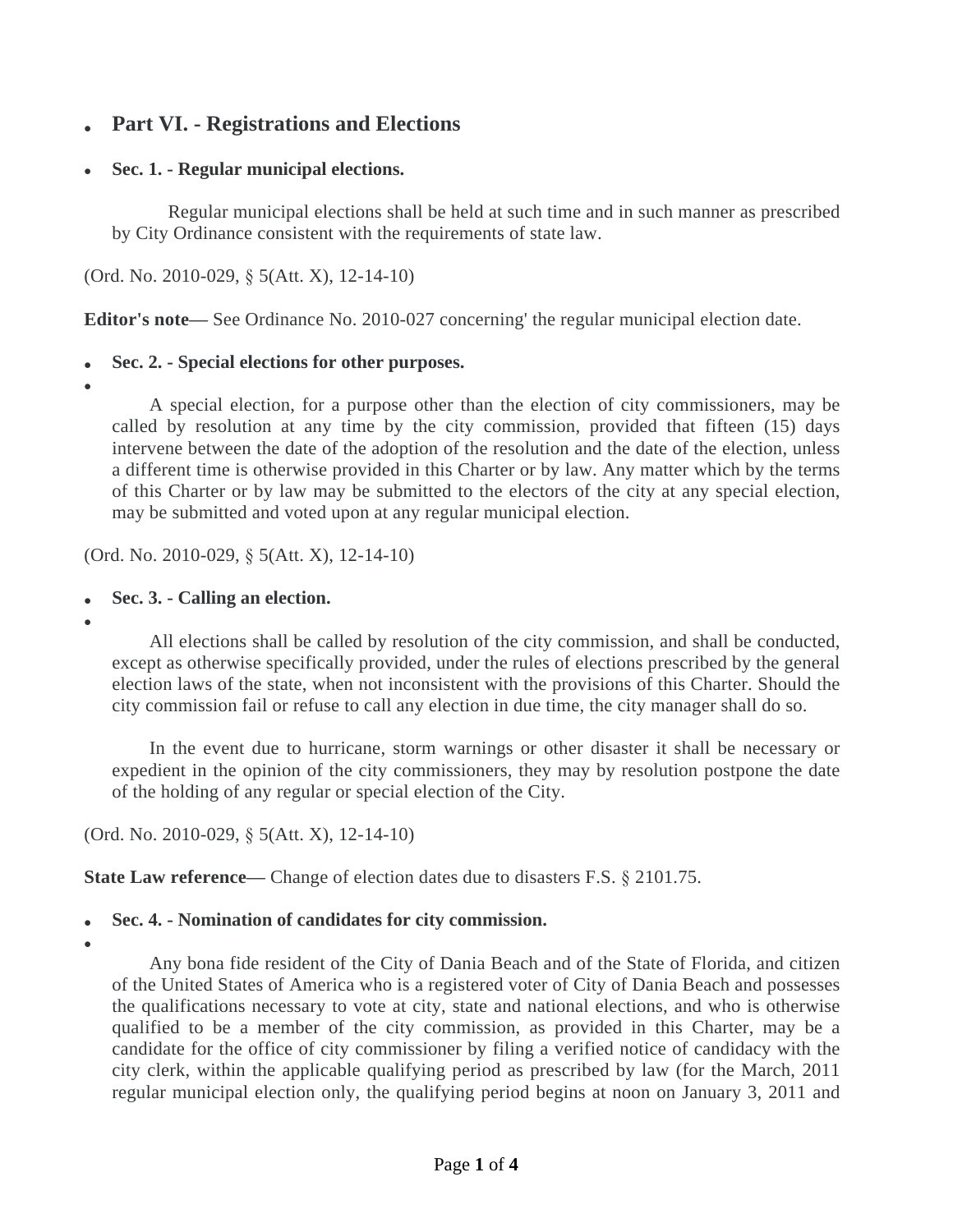ends at noon on January 10, 2011), and by paying as a qualifying fee the sum of one hundred dollars (\$100.00) to the city clerk at such time, which money shall be used for the purpose of defraying the election expenses, and by paying any applicable statutory election assessment required by law. Such notice shall be in the following form:

### NOTICE OF CANDIDACY FOR CITY COMMISSIONER

I, \_\_\_\_\_\_\_\_\_\_\_\_\_\_\_\_\_\_\_\_\_, residing at \_\_\_\_\_\_\_\_\_\_\_\_\_\_\_\_\_\_\_\_\_\_\_\_\_\_\_\_\_\_\_\_\_\_\_\_\_\_\_\_\_\_

(name of candidate) (resident address of candidate)

Dania Beach, Broward County, Florida, by this document give notice of my candidacy for the office of city commissioner of the City of Dania Beach, Florida, in the election to be held in the city on  $\frac{1}{\sqrt{1-\frac{1}{2}}}\cdot$ 

(date of election)

\_\_\_\_\_\_\_\_\_\_\_\_\_\_\_\_\_\_\_\_\_\_\_\_\_\_\_\_\_\_\_\_\_\_

I do further state that I am a bona fide citizen of the United States of America, and a resident of the City of Dania Beach; and that I have resided in and have been a registered voter in the City of Dania Beach, for one (1) year immediately preceding the date of the election to be held; that I am over the age of twenty-one (21) years; that I have paid the qualifying fee for the office, and that I have fully satisfied all conditions precedent to such candidacy, pursuant to the provisions of the charter of the city.

(Signature of candidate)

State of Florida)

County of Broward)

Before me, the undersigned authority, this day personally appeared \_\_\_\_\_\_\_\_\_\_\_\_\_\_

(name of candidate)

who, upon being duly sworn, deposed and said: That he or she is the candidate referred to in the foregoing notice; that he or she is familiar with the contents of the notice, and that the facts and matters stated in it are true; and that he or she did sign the notice for the purpose specified in it.

(candidate)

Sworn to and subscribed before me on \_\_\_\_\_\_\_\_\_\_\_, \_\_\_\_\_\_\_\_\_\_\_\_.

\_\_\_\_\_\_\_\_\_\_\_\_\_\_\_\_\_\_\_\_\_\_\_\_\_\_\_\_\_\_\_\_\_\_\_\_\_\_\_\_\_

\_\_\_\_\_\_\_\_\_\_\_\_\_\_\_\_\_\_\_\_\_\_\_\_\_\_\_\_\_\_\_\_\_\_\_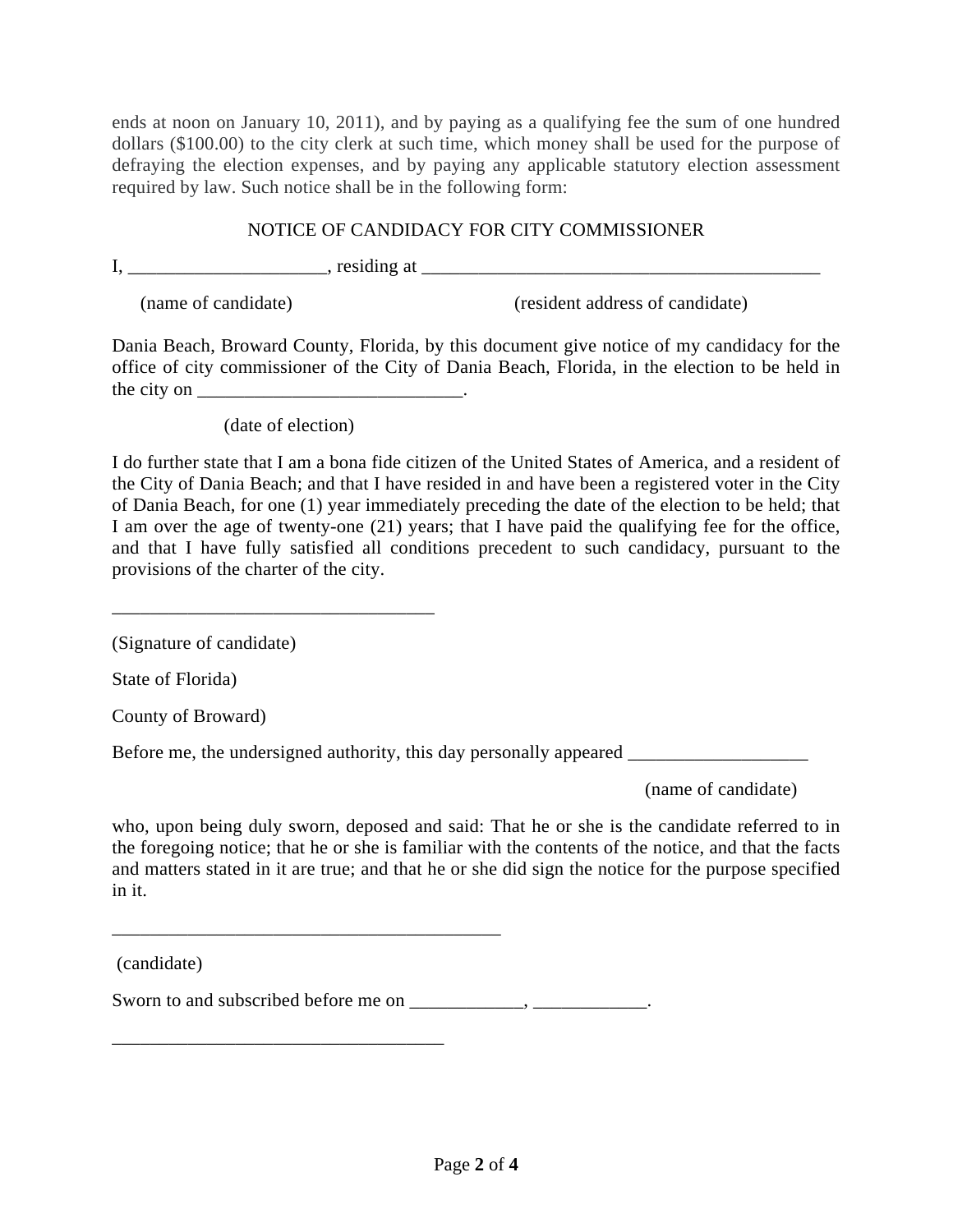Notary public State of Florida My commission expires:

Such person filing the notice, and after paying the qualifying fee as prescribed, if otherwise found to be qualified, shall be entitled to have his or her name printed upon the official ballot for such election.

(Ord. No. 2010-029, § 5(Att. X), 12-14-10)

- **Sec. 5. Reserved.**
- $\bullet$

 $\bullet$ 

**Sec. 6. - Nomination and election.**

The names of the candidates for nomination for the office of the city commission shall be placed upon the ballot and the candidates who receive the greatest number of votes at such election, equal to the number of places to be filled, shall be declared elected; provided, however that the person who receives the greatest number of votes shall be the mayor for a two year term, as provided in Part II, Article I, Section 5 of the Charter.

(Ord. No. 2010-029, § 5(Att. X), 12-14-10)

### **Sec. 7. - Filling vacancies in the office of city commissioner.**

 $\bullet$ 

If there is a city commissioner vacancy within one (1) year from the date of the last election, the vacant position will be offered to the next candidate who was not elected, who received the next highest number of votes at the last election. If that person declines or is unable to serve, the city commission shall appoint a qualified resident (who would otherwise qualify as a candidate) to fill the remainder of the term, with the appointment to occur within thirty (30) days of the vacancy; if the commission does not appoint within thirty (30) days, a special election will be held, within sixty (60) days.

If there is a city commissioner vacancy after one (1) year from the date of the last election, the city commission shall appoint a qualified resident to fill the remainder of the term within thirty (30) days; if the commission does not appoint within thirty (30) days, a special election will be held thereafter within sixty (60) days.

If there is a city commissioner vacancy which occurs within six (6) months before the next election, the city commission shall appoint a qualified resident to fill the remainder of the term within thirty (30) days; if the city commission does not appoint within thirty (30) days, the commission shall draw by lottery a name from a qualified "pool" of candidates (each commissioner will select the name of one candidate, and a name will be drawn from that pool by the city clerk).

(Ord. No. 2010-029, § 5(Att. X), 12-14-10; Ord. No. 2016-010, § 2(Pt. G), 5-24-16/11-8-16)